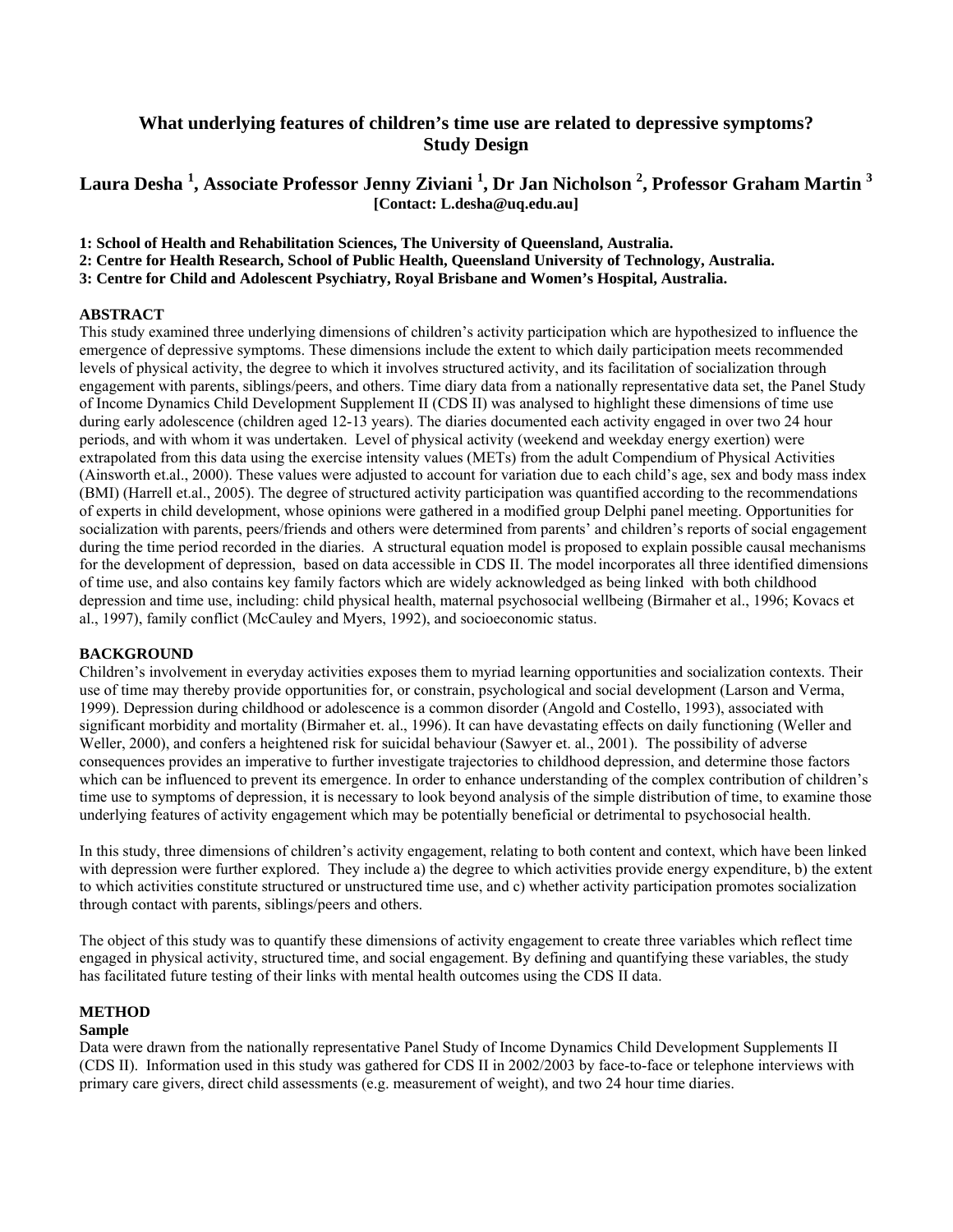Children aged 12/13 during CDS II data collection were eligible for inclusion in this study (n=377). Of these, 9 children were excluded from analysis as they did not have two complete time diaries, leaving a sample of 368 children (184 boys, 184 girls). As parents were asked to rate how typical each diary day was on a 5 point likert scale (where  $1 = \text{very typical}, 5 = \text{not at all}$ ) typical), weekday or weekend diary data was excluded from some analyses if the day was assigned a score of greater than 3.

#### **Procedure**

Two diaries were mailed to participants in CDS II with instructions for their completion on a randomly assigned weekday and weekend day. They were filled out by children, with the support of parents where necessary. On the occasion of the telephone or face-to-face primary care giver interview the diaries were reviewed and edited to ensure their accurate completion. Diaries contained detailed information regarding the specific activity engaged in, and the social context in which it occurred. This information was used to calculate weekday and weekend energy expenditure, and time engaged with parents/siblings or peers/others. The diaries did not, however, contain any information regarding which activities could be justifiably labeled as 'structured' or 'unstructured'. The manner in which energy expenditure, socialization and level of structured activity participation were quantified is outlined below:

#### Energy Expenditure Calculations

Each activity coded in the CDS II was assigned an energy intensity rating, known as a 'MET'. One MET is the energy expenditure of sitting quietly and is equivalent to oxygen uptake of 1 kcal.kg<sup>-1</sup>.hr<sup>-1</sup> (Ainsworth et al., 1993). MET values were drawn from the adult Compendium of Physical Activities (Ainsworth et al., 2000). In instances where there was no direct activity equivalent in the Compendium (e.g. 'playing computer games including solitaire') the MET value for a similar activity was substituted (e.g. 'sitting – card playing, playing board games'). When the CDS II activity codes (e.g. tennis lessons) had multiple similar activities listed in the Compendium (e.g. singles, doubles), the MET value for an activity listed as a 'general' estimate was adopted (i.e. 'tennis, general'). When the CDS II activity category included multiple types of activity (e.g. 'washing, showering, bathing'), the average MET from all relevant Compendium codes was assigned (e.g. 'showering or toweling off (standing)', 'bathing (sitting)', etc). Activity duration in each CDS II category was then multiplied by its assigned activity intensity (MET) and summed to give an indication of daily physical activity levels. As energy expenditure per kilogram of body mass is greater in children that adults, and varies according to puberty status, age adjusted energy expenditure values recommended by Harrell and colleagues (2005) were used to convert physical activity levels to an estimate of daily energy expenditure with the following formula: (child weight)kg x (age adjusted energy expenditure value relevant to child's age and sex) kcal.kg<sup>-1</sup>.hr<sup>-1</sup>x (∑(MET x duration)) MET.hr (resulting in number of kilocalories per day (kcal.d<sup>-1</sup>).

#### Socialization

The time diaries were designed to capture detailed information regarding the social context of activity participation. Participants recorded with whom they engaged in each activity, and who else was present at the time. This study focuses on time spent solely engaged with parents (including step parents), time solely engaged with siblings or peers, and time solely engaged with others (i.e., grandparents, other relatives or non-relatives). Where time was spent with a combination of these groups (e.g., 1 hour of joint interaction with one parent and a sibling), the duration of time was divided equally between the groups (e.g. 0.5 hours with 'parents' and 0.5 hours with 'siblings or peers') to ensure total time did not exceed 24 hours per weekend day or weekday.

#### Level of Structured Activity Participation

While there is no objective, published system for determining the degree to which common childhood activities are 'structured', the features of *leisure* activities which result in them being described as 'highly structured' include: being goal directed, involving adult participation or supervision, having routine or regular participation schedules, and emphasizing skill (Mahoney and Stattin, 2000). For the purpose of this study, a modified group Delphi process was adopted to rate CDS II activity codes according to the degree to which each activity is structured when engaged in by typically developing children in the USA. Delphi is an iterative process which provides an opportunity for experts to communicate their opinions about a problem and to see how their perspectives align with others (Powell Kennedy, 2003). It involves a series of questionnaires which are interspersed by controlled feedback. This allows participants to change their opinions about the problem after re-considering the findings of the group. The Delphi process seeks to gain a reliable consensus of opinion (Powell, 2002). The modified group Delphi process differs from traditional Delphi in that it is not conducted anonymously, and takes place during a single intensive meeting (Webler, Levine, Rakel and Renn,1991).

Following receipt of ethical approval from the appropriate Institutional Review Boards, participants were recruited for a single 1 ½ hour long panel meeting. Ten professionals attended (teachers and allied health professionals), who were experts in child development, with considerable years of experience working with children (M=23.8, SD=8.9). After a brief discussion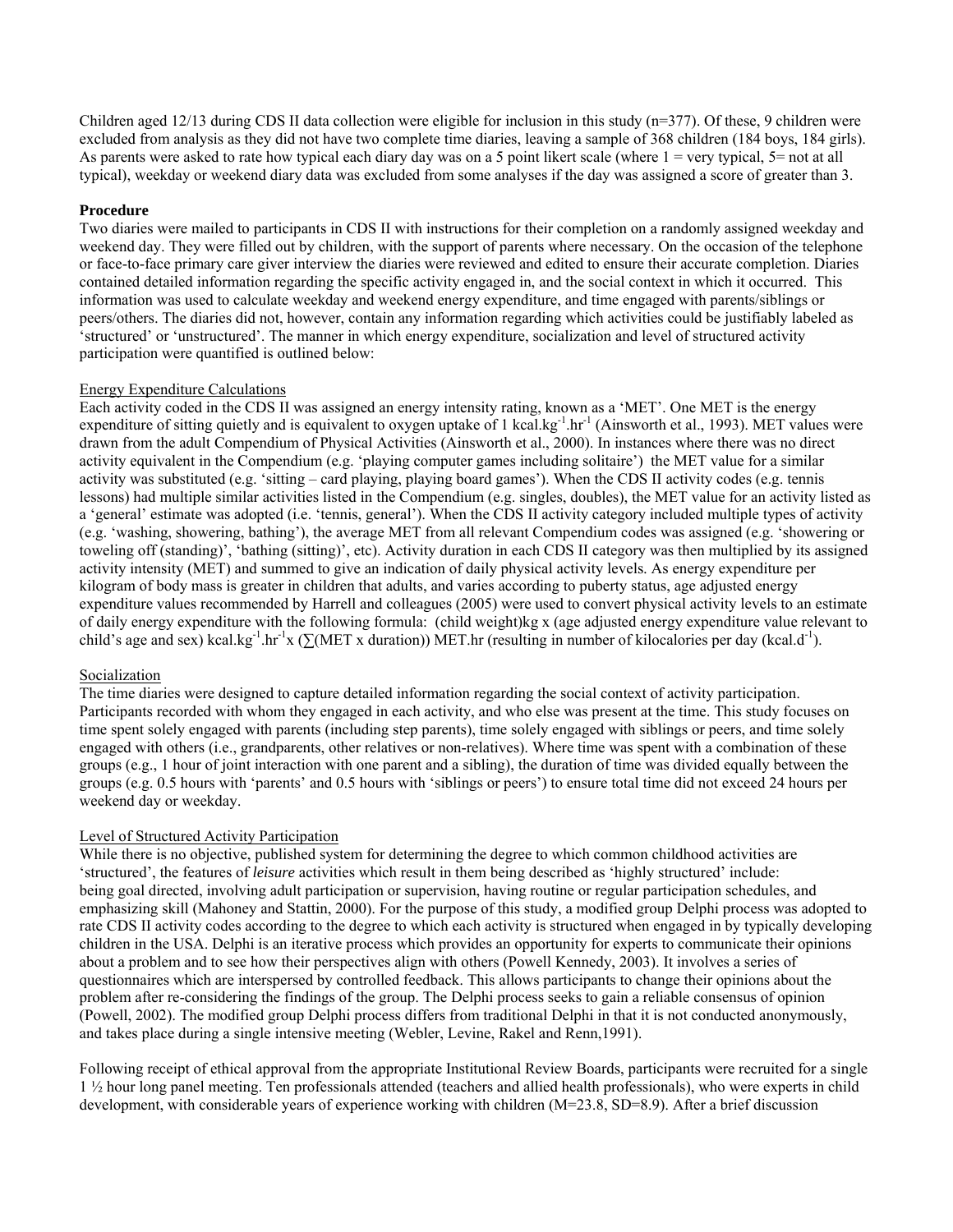regarding the characteristics of a highly structured activities outlined in the literature (Mahoney and Stattin, 2000), participants were divided into two groups of 5. Each group was issued separate halves of a condensed list of the activities coded in the CDS II. The condensed list contained 202 activities. Some CDS codes were excluded due to them not being relevant to this age group (e.g. military service), others were collapsed into one activity due to their high level of similarity (e.g. all codes referring to traveling). Teams were instructed to come to group consensus, where possible, to rate each activity on a 5 point Likert scale, ranging from 1 (not at all structured) to 5 (completely structured). The lists were then swapped between the groups in order to inspect the other team's list and corresponding ratings. Participants were asked to record if they disagreed with any of the ratings and to offer an alternative rating where this occurred. Participants were then re-shuffled between groups and lists were randomly assigned to each new team. Participants were again instructed to come to group consensus, where possible, on the previously disputed activity ratings.

#### **Results**

Energy Expenditure

|                | Mon  | Tues | Wed   | Thu  | Fri  | Weekdav    | Sat   | <b>Sun</b> | Weekend   |
|----------------|------|------|-------|------|------|------------|-------|------------|-----------|
|                | 72   | 66   |       | 66   | 69   | $346^{\#}$ | 174   | 172        | $346^{#}$ |
| <b>Minimum</b> | 1214 | 511  | .661  | 1652 | 1204 | 1204       | 845   | 1242       | 845       |
| <b>Maximum</b> | 5733 | 5582 | 25336 | 6848 | 7417 | 25336      | 11341 | 24233      | 24235     |
| <b>Mean</b>    | 2838 | 2850 | 3433  | 3062 | 3059 | 3051       | 3110  | 3064       | 3087      |
| <b>SD</b>      | 893  | 884  | 3503  | 1085 | 160  | 1846       | 1415  | 2364       | 1943      |

Table 1: Energy Expenditure on Weekdays and Weekend –days (kcal.d<sup>-1</sup>)

# Energy Expenditure could not be calculated for 22 children due to missing data for weight.

#### Socialization

Figure 1illustrartes time spent in different social contexts. (No record of social context was made when children were engaged in personal care activities).



### **Figure 1: Time Spent in Different Social Contexts**

**Weekday (N=296) vs Weekend (N=280) Mean hours recorded on columns, SD in brackets**

#### Structured Activity Participation

Of the 202 activities listed for the modified group Delphi process, teams initially disagreed collectively on 53 ratings. Following 2 rounds of ratings, consensus was achieved on 199 (99%) of all activities. On the three items, for which consensus was not achieved, for the purpose of this study the lower of the disputed ratings was assigned to the activity. Figure 2 displays the number of hours spent in minimally (ratings of 1 or 2), moderately (rating of 3) or highly (rating of 4 or 5) structured activities. Time devoted to sleeping (rating 1) or school (rating 5) is excluded from the graph.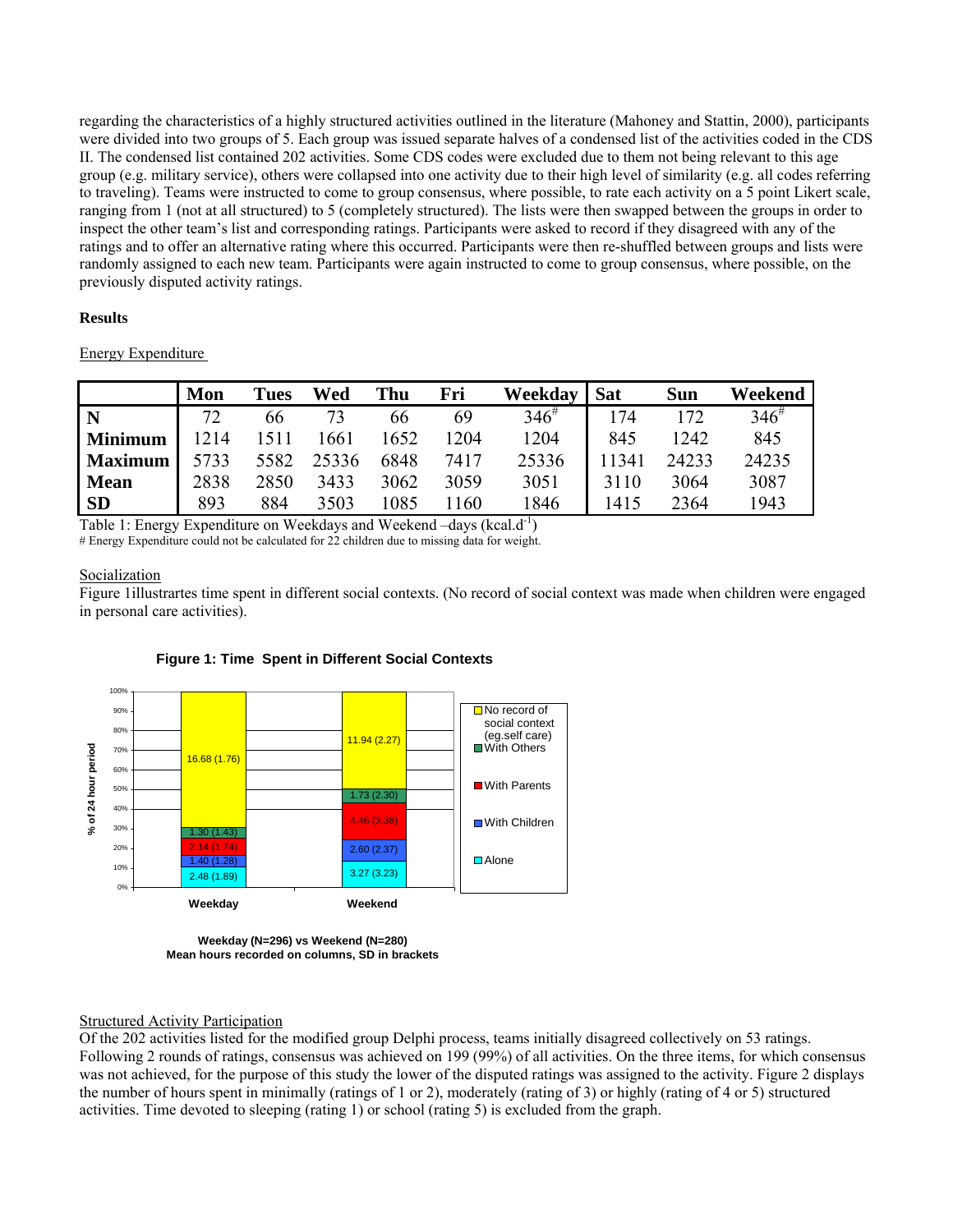

# **Figure 2: Time spent in different levels of structured**

#### **DISCUSSION**

This study has generated variables from the CDS II data which will allow simultaneous examination of their contribution to the emergence of depressive symptoms. The study has also highlighted preliminary evidence of key differences between weekday and weekend time use which need to be considered in future analysis. Structural Equation Modeling has the capacity to investigate such complex relationships. Through structural equation modeling, the influence of time use variables can be estimated while accounting for the effect of other well established risk factors for child-onset depression (including parental psychopathology, socioeconomic status and family conflict). A Structural Equation Model has been proposed (Figure 3), which also acknowledges the effect these factors on time use itself. The latent variables and their respective indicators are listed in table 2.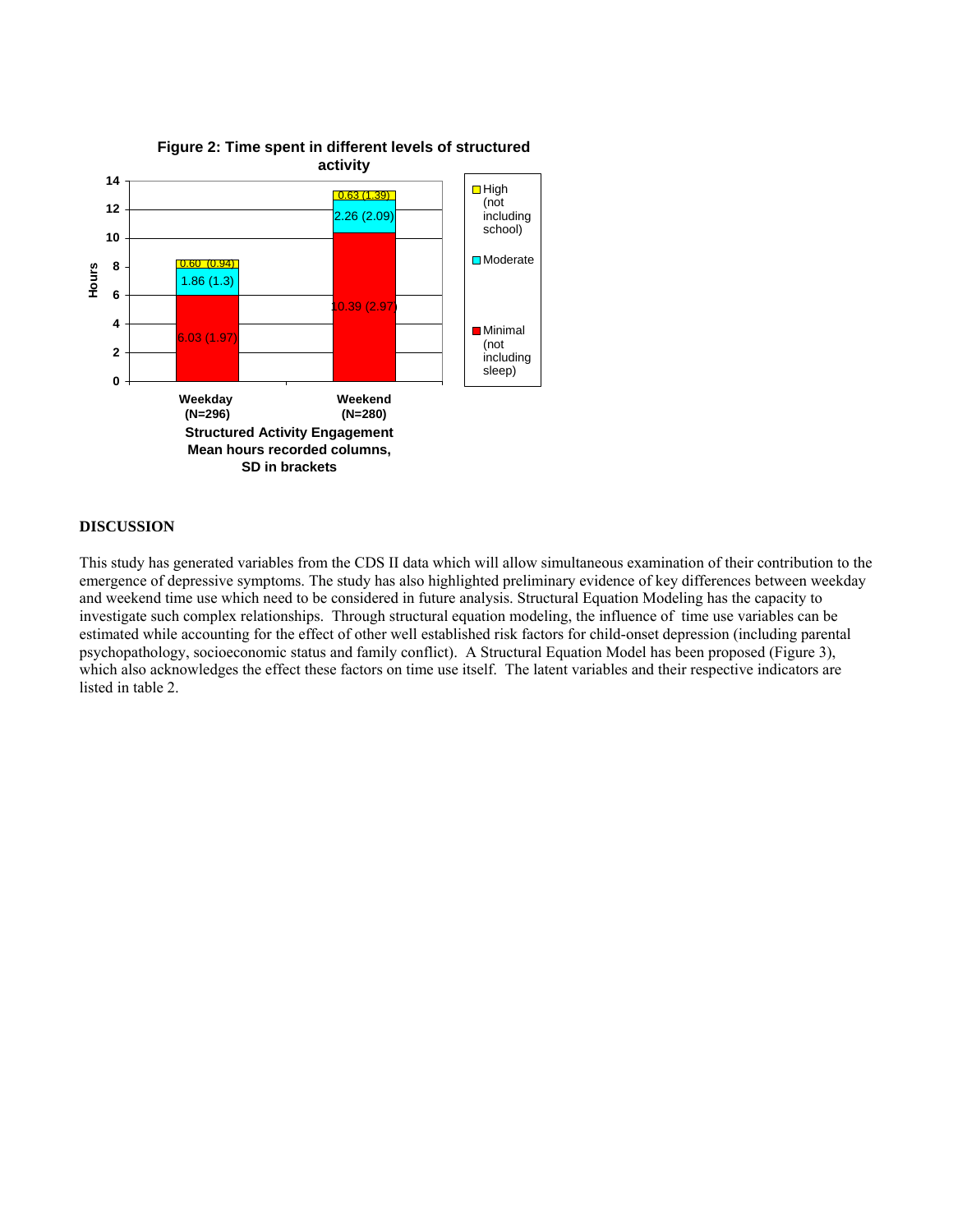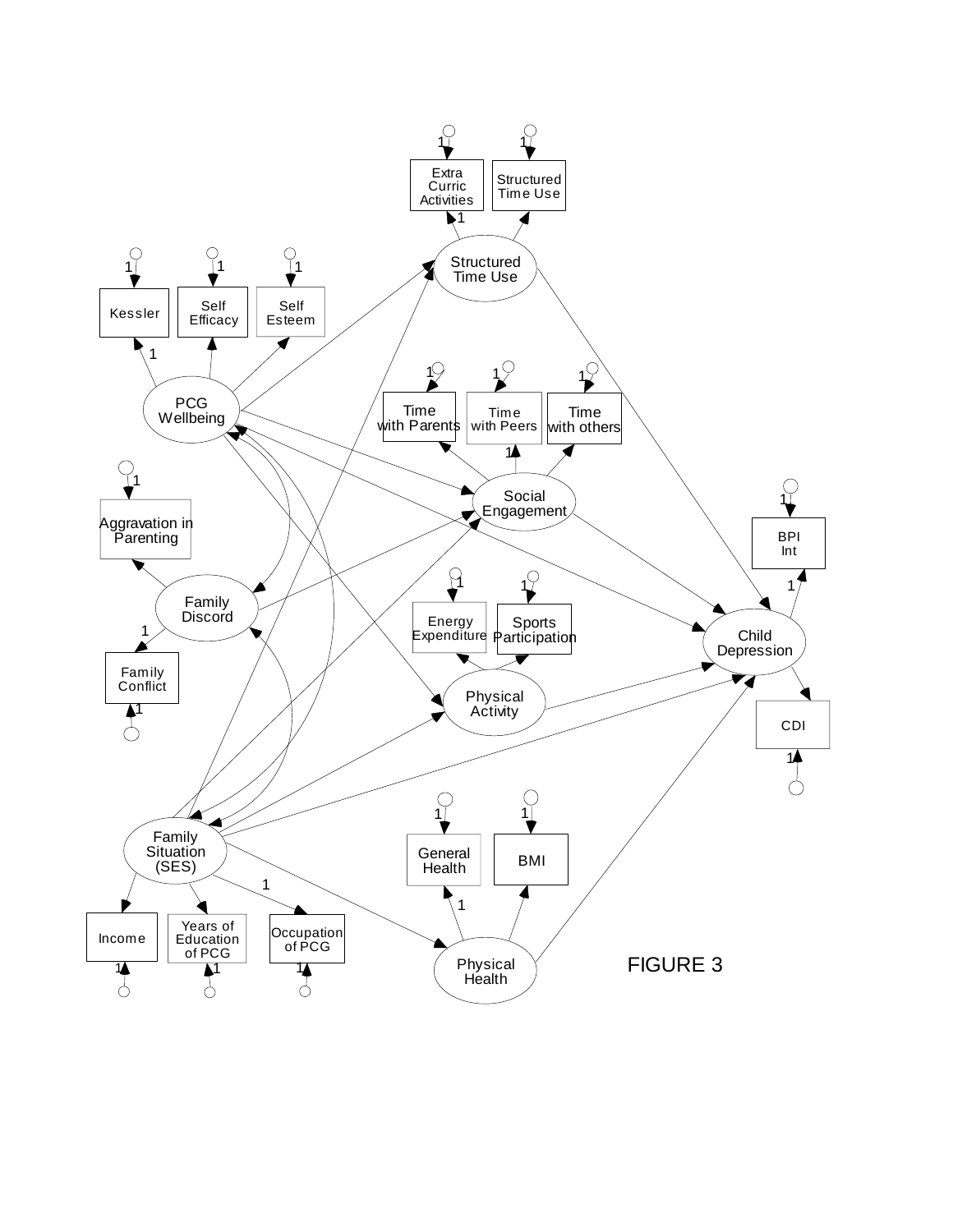| ole 2. Description of Structurul Equation model Eatent + andoles and then marcuto<br><b>Latent Variable</b> | <b>Indictors</b>                                                                                                                           |
|-------------------------------------------------------------------------------------------------------------|--------------------------------------------------------------------------------------------------------------------------------------------|
| Parent Wellbeing                                                                                            | Scores on the Kessler 6 (Kessler et al., 2002) which<br>$\bullet$<br>measures non-specific distress.                                       |
|                                                                                                             | Rosenberg Self Esteem Scale (Rosenberg, 1986)<br>$\bullet$                                                                                 |
|                                                                                                             | Pearlin Self-Efficacy Scale (Pearlin, Lieberman,<br>$\bullet$                                                                              |
|                                                                                                             | Menaghan and Mullan, 1981).                                                                                                                |
| Family socioeconomic status                                                                                 | Combined income of primary and secondary caregivers<br>$\bullet$                                                                           |
|                                                                                                             | Occupation of primary caregiver<br>$\bullet$                                                                                               |
|                                                                                                             | Educational level (years of schooling) of the primary<br>$\bullet$<br>care giver.                                                          |
| Family Conflict                                                                                             | Aggravation in Parenting Scale<br>$\bullet$                                                                                                |
|                                                                                                             | Family Conflict Scales (Sweet, Bumpus and Call, 1988)<br>$\bullet$                                                                         |
| Child Depression                                                                                            | Scores on the internalizing subscale of the Behavior<br>$\bullet$                                                                          |
|                                                                                                             | Problems Index (BPI) (Peterson and Zill, 1986)                                                                                             |
|                                                                                                             | Childhood Depression Inventory (CDI) (Kovacs, 1981).<br>$\bullet$                                                                          |
| Social engagement                                                                                           | Duration of time from weekday and weekend diary spent<br>$\bullet$<br>engaged with parents, engaged with peers and<br>engaged with others. |
| Structured time use:                                                                                        | Duration of time devoted to activities deemed to be<br>$\bullet$<br>minimally, moderately or highly structured.                            |
|                                                                                                             | Number of extracurricular activities (school or<br>$\bullet$                                                                               |
|                                                                                                             | community) engaged in over the preceding 12<br>months.                                                                                     |
| Physical Wellbeing                                                                                          | Body Mass Index<br>$\bullet$                                                                                                               |
|                                                                                                             | Primary caregiver's response to a single question asking<br>$\bullet$                                                                      |
|                                                                                                             | for a rating of the child's global health $(1-5)$                                                                                          |
| Physical Activity levels: Assessed using and an estimate of                                                 | Each child's weekday and weekend daily energy<br>$\bullet$                                                                                 |
|                                                                                                             | expenditure values                                                                                                                         |
|                                                                                                             | The number of sporting groups the child has participated<br>$\bullet$                                                                      |
|                                                                                                             | in over the preceding 12 month period.                                                                                                     |

Table 2: Description of Structural Equation Model Latent Variables and their indicators.

It is anticipated that adoption of a Structural Equation Modeling approach will shed light on the complex causal pathways to depressive disorders, and may give insights into the dimensions of daily activity involvement which should be targeted in early intervention programs.

#### **REFERENCES**

Ainsworth, B.E., Haskell, W.L., Leon, A.S.,Jacobs, D.R.Jr., Montoye, H.J., Sallis, J.F.& Paffenbarger, R.S.Jr. (1993). Compendium of Physical Activities; classification of energy costs of human physical activities. *Medicine and Science in Sports and Exercise,* 25 (1), 71-80.

Ainsworth, B.E.,Haskell, W. L.,Whitt, M. C.,Irwin, M. L.,Swartz, A. M.,Strath, S. J.,O'Brien, W. L.,Bassett, D.R. Jr.,Schmitz, K. H.,Emplaincourt, P. O.,Jacobs, D.R.Jr. & Leon, A. S. (2000). Compendium of Physical Activities: an update of activity codes and MET intensities. *Medicine and Science in Sports and Exercise,* 32, S498-S516.

Angold, A. & Costello, E.J. (1993). Depressive comorbidity in children and adolescents: Empirical, theoretical and methodological issues. *American Journal of Psychiatry,* 150, 1779-1791.Arbuckle, J.L. & Wothke, W. (1999). *AMOS 4.0 User's Guide*. Small Waters Corporation, Chicago, IL.

Birmaher, B., Ryan, N.D., Williamson, D.E., Brent, D.A., Kaufman, J., Dahl, R.E., Perel, J. & Nelson, B. (1996). Childhood and adolescent depression: A review of the past 10 years.Part 1. *Journal of the American Academy of Child and Adolescent Psychiatry.* 35, 1427-1439.

Harrell, J.S., McMurrary, R.G., Baggett, C.D., Pennell, M.L., Pearce, P.F. & Bangdiwala, S.I. (2005). Energy costs of physical activities in children and adolescents. *Medicine and Science in Sports and Exercise,* 37(2), 329-336.

Kessler, R.C., Andrews, G., Colpe, L.J., Hiripi, E., Mroczek, K.K., Normand, S-L.T., Walters, E.E. & Zaslavsky, A. (2002). Short screening scales to monitor population prevalences and trends in non-specific psychological distress. *Psychological Medicin,* 32(6), 959-76.

Kovacs, M. (1981). Rating scale to assess depression in school aged children. *Acta Paedopsychiatrica*, 46,305-315.